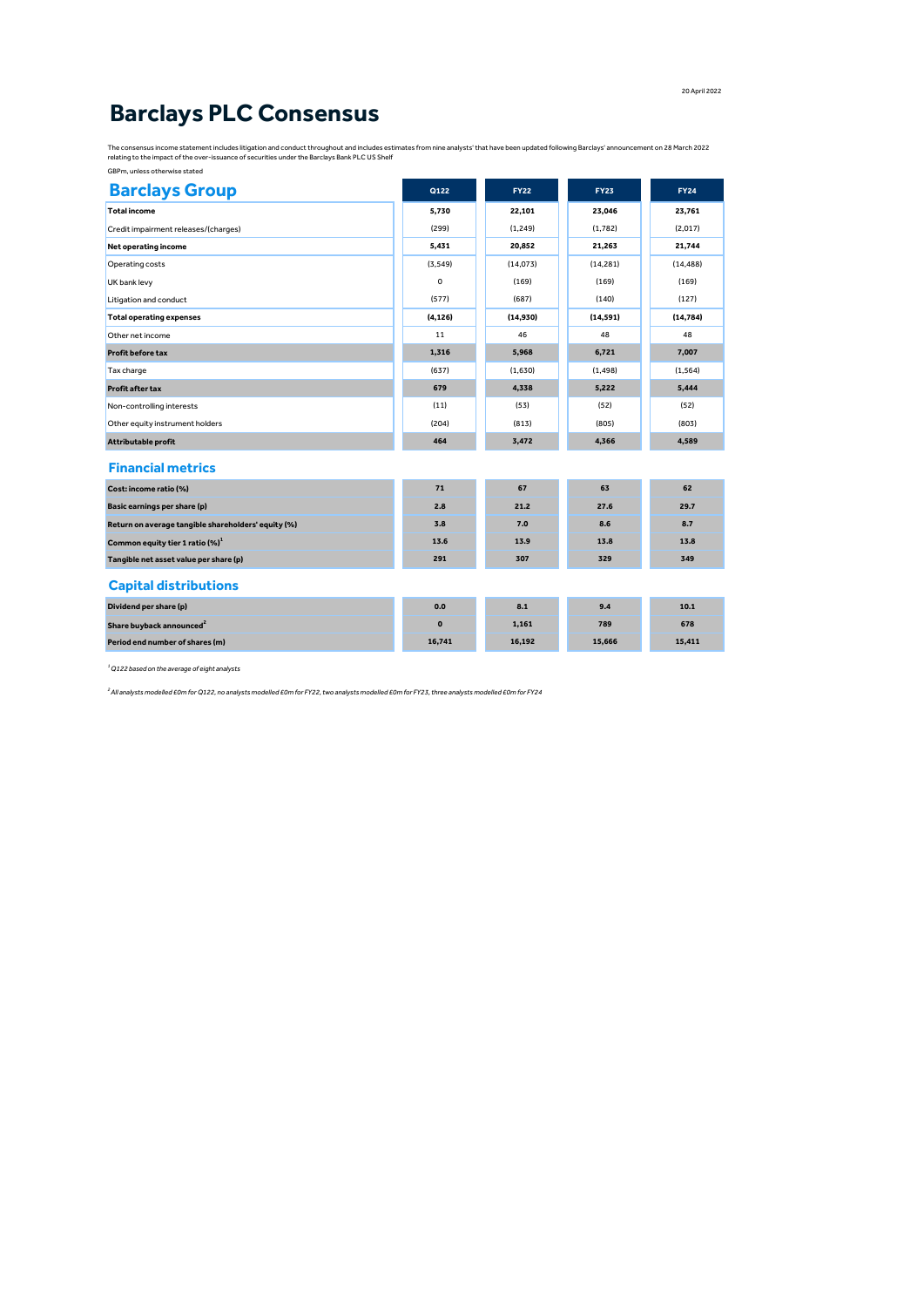## **Appendix**

The following divisional numbers contribute to the Barclays Group consensus

| GBPm                                    |          |             |             |             |
|-----------------------------------------|----------|-------------|-------------|-------------|
| <b>Barclays UK</b>                      | Q122     | <b>FY22</b> | <b>FY23</b> | <b>FY24</b> |
| <b>Total income</b>                     | 1,701    | 7,064       | 7,390       | 7,670       |
| Credit impairment releases/(charges)    | (84)     | (403)       | (651)       | (742)       |
| Net operating income                    | 1,617    | 6,661       | 6,739       | 6,928       |
| Operating costs                         | (1,078)  | (4, 424)    | (4, 432)    | (4, 483)    |
| UK bank levy                            | 0        | (35)        | (36)        | (36)        |
| Litigation and conduct                  | (8)      | (36)        | (36)        | (28)        |
| <b>Total operating expenses</b>         | (1,086)  | (4, 496)    | (4,504)     | (4, 546)    |
| Profit before tax                       | 531      | 2,166       | 2,236       | 2,382       |
| <b>Barclays International</b>           | Q122     | <b>FY22</b> | <b>FY23</b> | <b>FY24</b> |
| <b>Total income</b>                     | 4,095    | 15,268      | 15,851      | 16,287      |
| Credit impairment releases/(charges)    | (216)    | (837)       | (1, 121)    | (1,265)     |
| Net operating income                    | 3,879    | 14,431      | 14,730      | 15,022      |
| Operating costs                         | (2,384)  | (9, 284)    | (9, 515)    | (9,703)     |
| UK bank levy                            | 0        | (112)       | (111)       | (111)       |
| Litigation and conduct                  | (559)    | (596)       | (47)        | (47)        |
| <b>Total operating expenses</b>         | (2,942)  | (9,992)     | (9,673)     | (9, 862)    |
| <b>Profit before tax</b>                | 947      | 4,479       | 5,100       | 5,202       |
| <b>Barclays International: CIB</b>      | Q122     | <b>FY22</b> | <b>FY23</b> | <b>FY24</b> |
| <b>Total income</b>                     | 3,184    | 11,413      | 11,573      | 11,777      |
| Credit impairment releases/(charges)    | (70)     | (189)       | (180)       | (210)       |
| Net operating income                    | 3,115    | 11,225      | 11,393      | 11,566      |
| Operating costs                         | (1.790)  | (6, 863)    | (6,987)     | (7,089)     |
| UK bank levy                            | 0        | (106)       | (106)       | (106)       |
| Litigation and conduct                  | (544)    | (562)       | (19)        | (19)        |
| <b>Total operating expenses</b>         | (2, 334) | (7, 531)    | (7, 112)    | (7, 214)    |
| <b>Profit before tax</b>                | 781      | 3,695       | 4,285       | 4,357       |
| <b>Barclays International: CC&amp;P</b> | Q122     | <b>FY22</b> | <b>FY23</b> | <b>FY24</b> |
| <b>Total income</b>                     | 910      | 3,854       | 4,278       | 4,510       |
| Credit impairment releases/(charges)    | (143)    | (648)       | (940)       | (1,054)     |
| Net operating income                    | 767      | 3,206       | 3,337       | 3,455       |
| Operating costs                         | (600)    | (2, 421)    | (2,528)     | (2,615)     |
| UK bank levy                            | 0        | (5)         | (5)         | (5)         |
| Litigation and conduct                  | (14)     | (35)        | (28)        | (28)        |
| <b>Total operating expenses</b>         | (614)    | (2, 461)    | (2, 561)    | (2, 648)    |
| Profit before tax                       | 163      | 784         | 814         | 846         |
| <b>Head Office</b>                      | Q122     | <b>FY22</b> | <b>FY23</b> | <b>FY24</b> |
| <b>Total income</b>                     | (65)     | (231)       | (196)       | (195)       |
| Credit impairment releases/(charges)    | (2)      | (9)         | (11)        | (11)        |
| Net operating income                    | (67)     | (240)       | (206)       | (206)       |
| Operating costs                         | (87)     | (365)       | (334)       | (302)       |
| UK bank levy                            | 0        | (22)        | (22)        | (22)        |
| Litigation and conduct                  | (11)     | (54)        | (57)        | (52)        |
| <b>Total operating expenses</b>         | (98)     | (442)       | (413)       | (376)       |
| <b>Profit before tax</b>                | (164)    | (677)       | (615)       | (578)       |